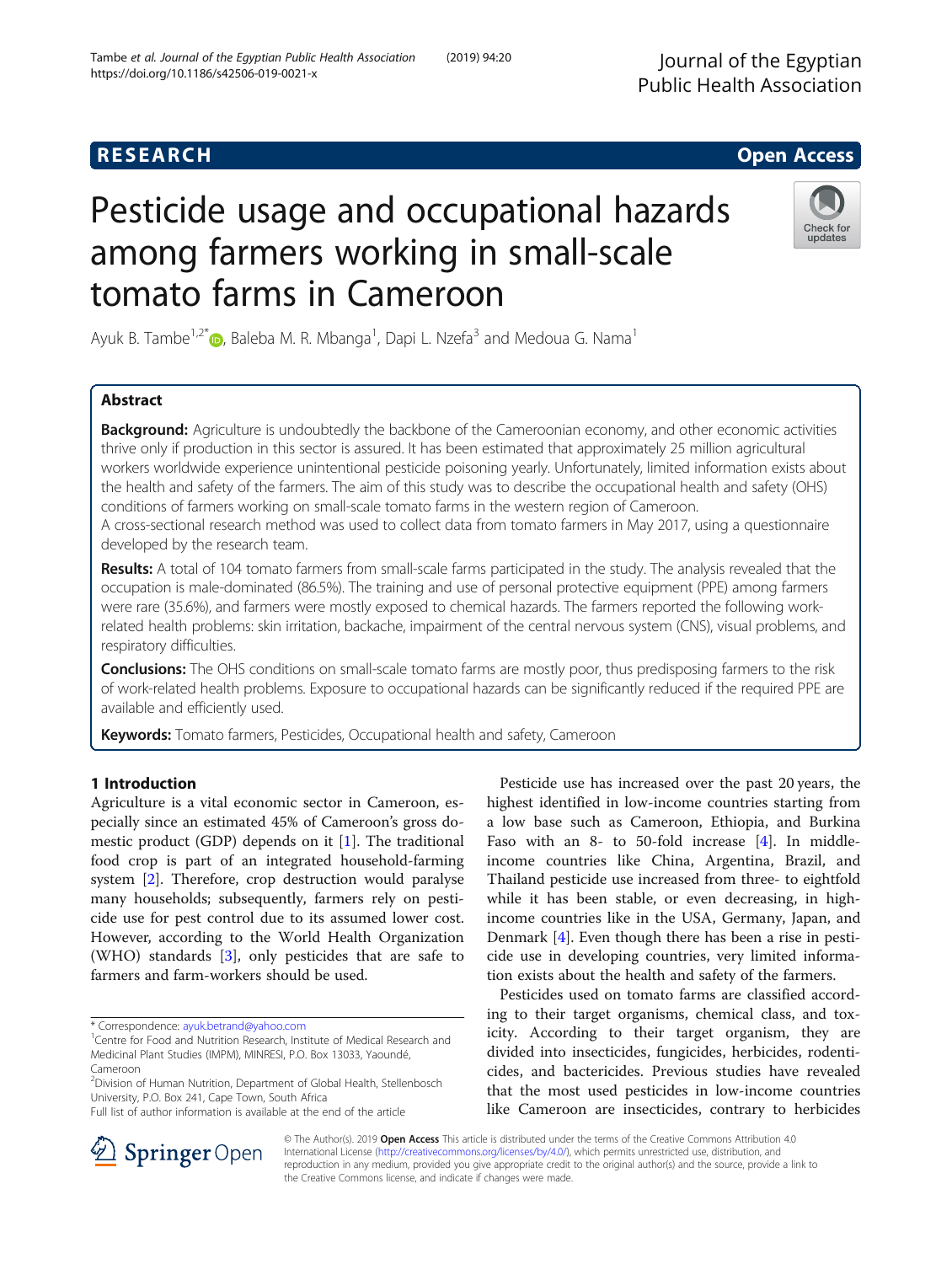which are mostly used at the global level, given that weeding is done manually in Cameroon [\[5](#page-6-0)–[8\]](#page-6-0). According to their chemical classes, the most common pesticides used are organophosphates, organochlorides, carbamates, pyrethroids, and dipyridils.

WHO has divided pesticides into the toxicity classes Ia, Ib, II, III, U in decreasing toxicity, and O being the sign for obsolete pesticides. Obsolete pesticides are defined as those pesticides that can no longer be used for their intended purpose and therefore must be disposed of. These include, among others, banned, outdated, and deteriorated pesticides according to the Food and Agriculture Organization (FAO) [\[9](#page-6-0)]. Although a great number of toxic pesticides under the WHO classes Ia and Ib and some pesticides belonging to class II and class O have been restricted for use in several countries, they are still extensively used in middle- and low-income countries. The use of these restricted pesticides is due to its broad spectrum application, costs, and ease of use [\[6](#page-6-0)]. The intensive use of pesticides on tomato farms seems to ensure the best-quality produce which guarantees good prices for farmers and excellent sales for vendors [[10](#page-6-0)].

Work-related pesticide poisoning has increased globally, especially in less-developed countries [[11](#page-6-0)]. It has been estimated that yearly about 25 million agricultural workers globally experience unintentional pesticide poisoning [\[12](#page-6-0)]. The main obstacle to control and prevent work-related pesticide poisoning is that the scope and magnitude of this issue often remains uncharacterised, especially in an underserved population such as farmers [[13\]](#page-6-0). In Cameroon, pesticide-poisoning data are often reported as incidence data from hospitals. Contrary to workers in large agricultural companies who may receive safety training on the use of pesticides to reduce exposure, the majority of tomato farmers in Cameroon work independently, only having small plots of farmland. They may apply pesticides using simple backpack style applicators without adequate knowledge of the basic safety measures.

The aim of this study was to describe the occupational health and safety (OHS) conditions in the use of pesticides among farmers working in small-scale tomato farms in the western region of Cameroon. The specific objectives of the research were to collect the demographic profile of the farmers, identify the training and use of personal protective equipment (PPE), and report work-related complaints among small-scale tomato farmers.

#### 2 Materials and methods

#### 2.1 Survey participants

A quantitative cross-sectional survey was conducted to collect data from 104 small-scale tomato farmers relating to their demographic profile, OHS knowledge and

practice on the use of pesticides, and the occupational health complaints. The farmers were interviewed at their various farms to conduct an on the spot inspection on the use of pesticides.

#### 2.2 Study area

The western region is a major tomato-growing region in Cameroon, and the overuse of pesticides to manage pests and diseases has been observed. Although these chemicals increase crop yields, they can also cause health and environmental hazards when used irresponsibly.

#### 2.3 Data collection

The data collection was done in May 2017 by the research team. The farmers were interviewed at farms, in French language. Inclusion criteria were tomato farm workers living in the western region of Cameroon and working in small-scale farms in 2017. A total of 106 tomato farmers were eligible for the study. A snowball sampling method was used to gather information from all eligible participants. In this case, referrals were asked from already identified participants, given the lack of database, as most of the workers are presumably unregistered.

Data were collected through a well-structured interviewer-led questionnaire and on-site observations to complement responses got from the use of the questionnaire. The questionnaire consisted of three sections, namely the demographic profile, farmers' OHS knowledge and practice on the use of pesticides, and the occupational health complaints.

The demographic profile included age, gender, marital status, education level, and work experience. The knowledge and practice of participants were measured through seven items relating to the training on the use of pesticides, safety boots, safety glasses, gloves, a nose mask, raincoats, and cleaning the body immediately after the use of pesticides. In this scale, each item had more than one correct answer, and all the correct answers in each item were summarized to give one point. Thus, the total score of knowledge and practice ranged from 0 to 7. Regarding occupational health complaints, five questions were asked concerning the following items: skin irritation, backache, nervous system injury, visual problems, and respiratory difficulty. Occupational health complaints were evaluated based on a 2-point Likert scale (yes  $= 1$  and no  $= 0$ ). The occupational health complaints' score ranged from 0 to 5.

The farmers were interviewed in their various farms to conduct an on the spot inspection on the use of pesticides. The questionnaire was pre-tested on five farmers to ensure the language used was appropriate and could be understood by all farmers. The feedback was incorporated into the final questionnaire used in this study.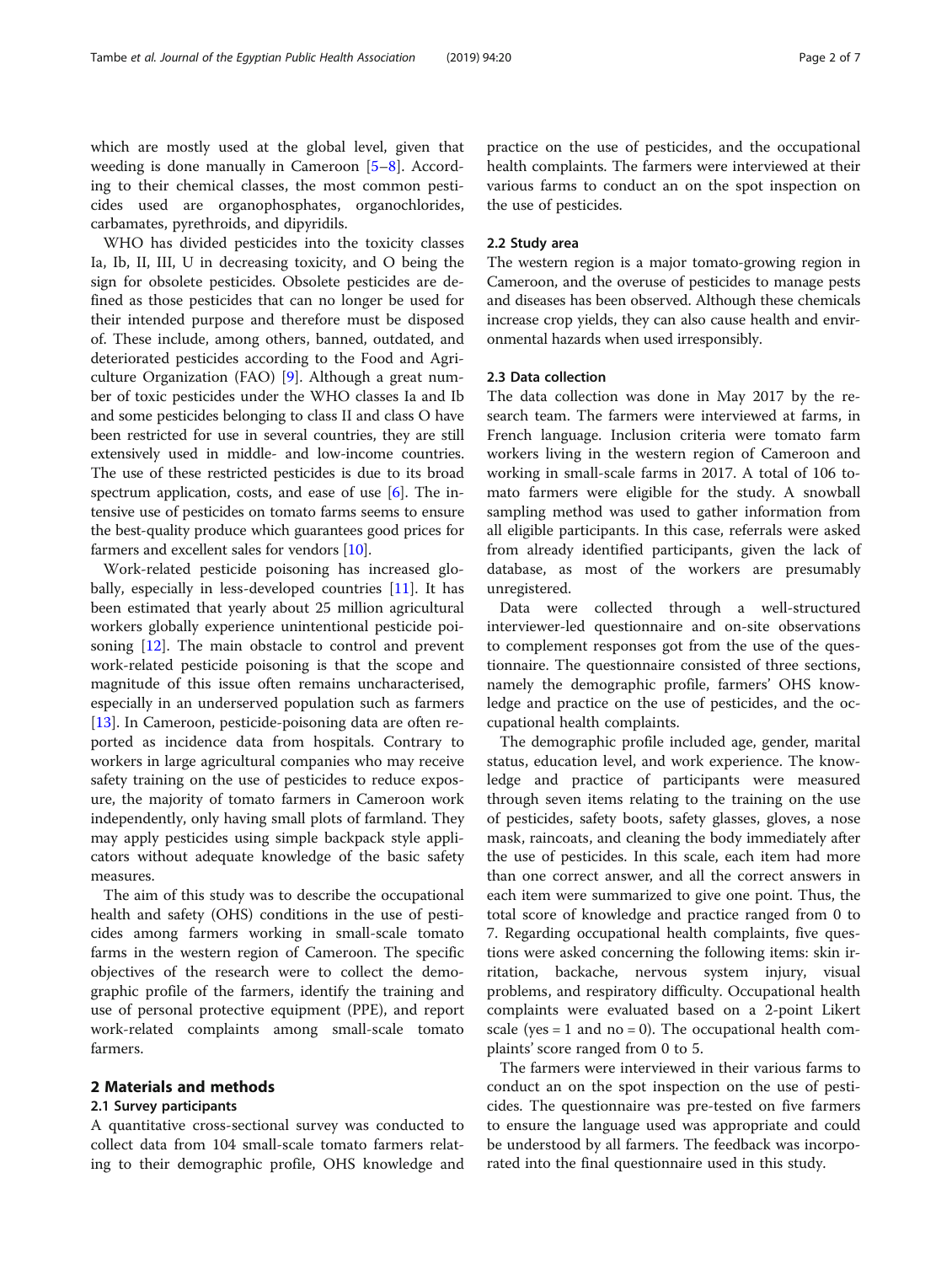# 2.4 Data analysis

The data collected was coded, entered, cleaned, and analysed using Epi Info version 7. The frequencies were established for categorical data. Univariable analysis using the chi-square test to verify the relationship between the safe use of PPE and the gender of the farmers was used. The Pearson chi-square test was used mainly due to the fact that the dependent or independent variables had two categories. The accepted level of significance for determinants of practice of OHS was set at 0.05.

# 3 Results

A total of 106 tomato farmers were initially surveyed and interviewed. Two questionnaires were rejected since the participants did not complete the questionnaires as required. The results reported are based on the data collected from 104 tomato farmers.

#### 3.1 Demographic details

The current study analysis indicated that the average age of the participants was  $38.0 \pm 10.3$  years. The majority of the farmers were between 31 and 40 years, and of that group, 86.5% was male. Most of the participants were married (81.7%) and had at least secondary education (62.5%). The average work experience of the farmers was  $4.8 \pm 1.2$  years with the majority of participants having work experience of between 4 and 6 years (83.7%, Table 1) .

# 3.2 Participants' farm sizes and description of products cultivated

The tomato farms were generally small, varying from 0.3 to 4.0 hectares (ha) with an average size of 1.1 ha. The majority (79.8%) of these farmers owned farms less than 1 ha as compared to 20.2% who owned more than 1 ha of the tomato farm. The main restraining factors for farmers to cultivate large surface areas were labour and capital. Although tomato fruit was the main product, most of these farmers also cultivated other crops such as peppers, green peppers, water melons, beans, green beans, green spices, carrots, maize, groundnuts, potatoes, cocoa, bananas, and cucumbers.

#### 3.3 Pesticide use in tomato farming

The analysis revealed that 18 pesticides were used on tomatoes by farmers in the western region of Cameroon with most ( $n = 15$ ) of the pesticides enlisted on the homologated list of pesticides published by the Cameroon Ministry of Agriculture and Rural Development (MINA-DER). Three of these pesticides were not included in the homologated list. Out of the 15 pesticides enlisted on the Cameroon homologated list, 11 pesticides were obsolete, and four pesticides were not obsolete. The study analysis indicated that the most used fungicides in the

|                     |                | 30.8 |
|---------------------|----------------|------|
| $41 - 50$           | 28             | 26.9 |
| $51 - 57$           | 13             | 12.5 |
| Level of education  |                |      |
| No formal           | 3              | 2.9  |
| Primary level       | 25             | 24.0 |
| Secondary level     | 65             | 62.5 |
| Vocational training | 9              | 8.7  |
| Tertiary            | $\mathfrak{D}$ | 1.9  |
| Work experience     |                |      |
| $1 - 3$             | 17             | 16.3 |
| $4 - 6$             | 87             | 83.7 |

zim, and thiophanate-methyl, while the most used insecticides were cypermethrin, imidacloprid, lambda cyhalothrin, chlorpyriphos-ethyl, endosulfan, and dimethoate. In addition, the frequently used herbicides were glyphosate, paraquat, and pendimethalin. All of the pesticides used are classified under the WHO chemical active ingredients hazards category class II (moderately hazardous) and class III (unlikely to cause hazards), as demonstrated in Table [2](#page-3-0). The choice of pesticide used varied with season, area, and individual farmer.

#### 3.4 The use and storage of pesticides by tomato farmers

The duration between spraying pesticides and harvesting the tomato fruit for consumption ranged between 1 and 30 days, depending on the farmer and the type of pesticide used. The mean duration was 9.0 days. Regarding the storage of pesticides, 69.2% stored their pesticides on their farms, 26.9% stored the pesticides in their homes, and 26.9% stored the pesticides in their warehouse. Regarding the management of empty pesticide containers/ sachets, 53.8% farmers discarded the waste on their farms, as compared to 37.6% who burned the containers themselves. Just 4.8% of farmers reported they handed their empty pesticide containers/sachets to environmentalists for proper management. Nevertheless, some

| <b>Table 1</b> Socio-demographic characteristics of farmers working |                     |            |
|---------------------------------------------------------------------|---------------------|------------|
| in small-scale tomato farms, Cameroon, 2017 ( $N = 104$ )           |                     |            |
| Variables                                                           | Frequency $N = 104$ | Percentage |

Male 86.5 Female 14 13.5

Single 19 18.3 Married 85 81.7

21–30 31 29.8

Gender

Age

Marital status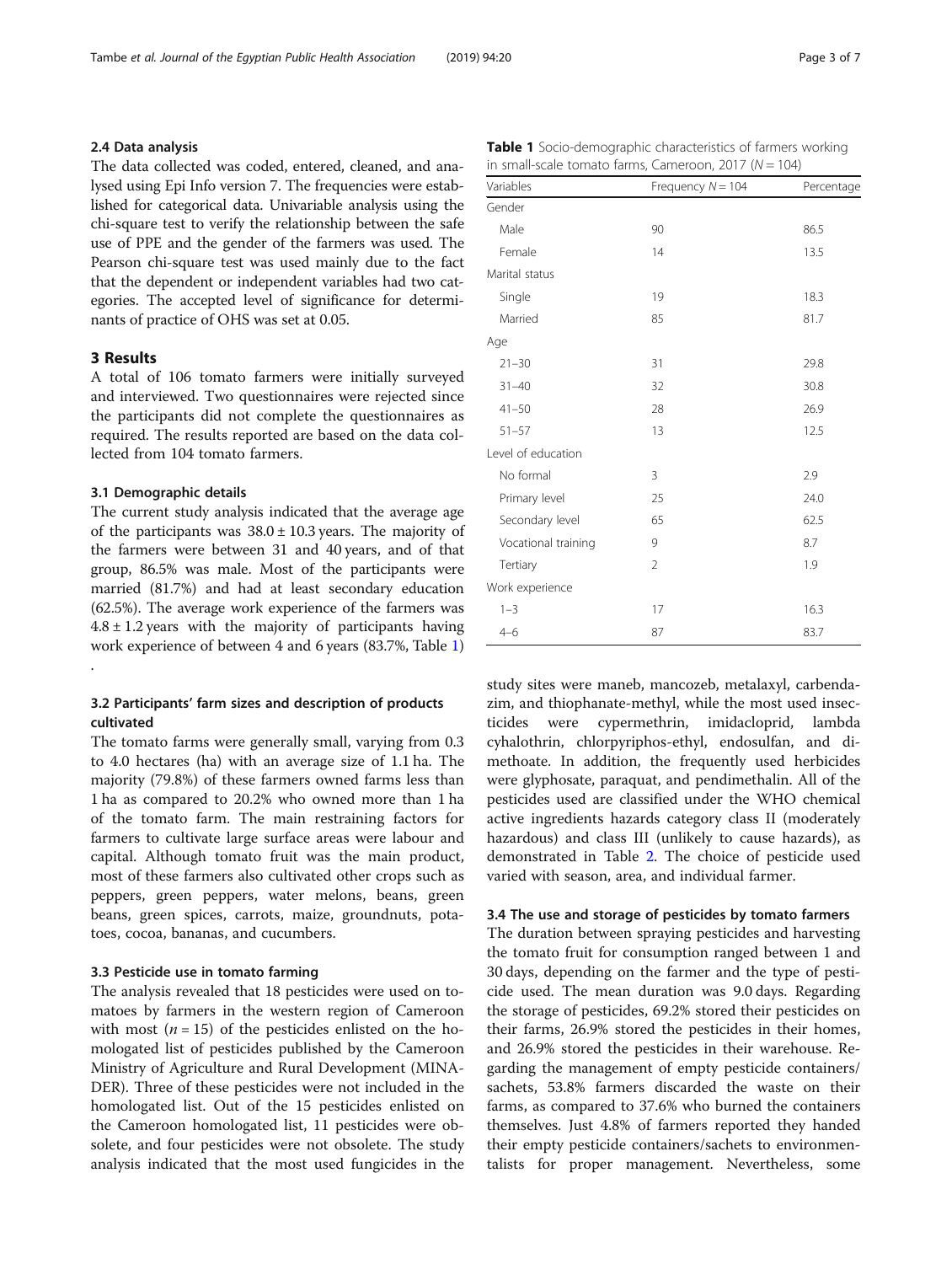| Pesticides   | Commercial name                                                                                                        | Active ingredients (AI)                          | Chemical group      | WHO chemical Al<br>hazard classification |
|--------------|------------------------------------------------------------------------------------------------------------------------|--------------------------------------------------|---------------------|------------------------------------------|
| Fungicide    | PLANTINEB 80 WP                                                                                                        | Maneb 80%                                        | Carbamate           | Ш                                        |
|              | DITHANE M 45 <sup>a</sup> , IVORY 80 <sup>a</sup>                                                                      | Mancozeb 640, 800 g/kg                           | Carbamate           | Ш                                        |
|              | APRON 42 DS <sup>a</sup>                                                                                               | Metalaxyl 80 g/kg                                | Acylalanine         | $\parallel$                              |
|              | CLEARY'S 3336 <sup>b</sup>                                                                                             | Carbendazim                                      | Benzimidazole       | $\parallel$                              |
|              | TOPSIN M <sup>b</sup>                                                                                                  | Thiophanate-methyl                               | Benzimidazole       | $\parallel$                              |
| Insecticides | AKITO 25 EC, CIGOGNE 12 EC <sup>a</sup> , CYPALM 50<br>EC <sup>a</sup> , CYPERCAL 50 EC, CYPLANDIM 260 EC <sup>a</sup> | Cypermethrin 12, 20, 50, 100 g/l                 | Pyrethroid          | $\parallel$                              |
|              | PARASTAR 40EC                                                                                                          | Imidaclopride 20 g/l + lambdacyhalothrine 20 g/l | Pyrethroid          | Ш                                        |
|              | <b>PYRIFORCE</b> <sup>a</sup>                                                                                          | Chlorpyrifos-ethyl 600 g/l                       | Organophosphorus    | Ш                                        |
|              | THIONEX 35R EC <sup>a</sup>                                                                                            | Endosulfan 350 g/l                               | Organochlorine      | Ш                                        |
|              | DIMEX 400EC <sup>a</sup>                                                                                               | Dimethoate 400 g/l                               | Organophosphorus    | Ш                                        |
| Herbicide    | Gramoxone <sup>a</sup>                                                                                                 | Paraquat 200 g/l                                 | <b>Bipyridylium</b> | $\parallel$                              |
|              | ROUND UP 360 <sup>a</sup>                                                                                              | Glyphosate 360 g/l                               | Glycine derivative  | $\mathbb{H}$                             |
|              | Corral Gt                                                                                                              | Pendimethalin 500 g/L                            | Dinitroaline        | Ш                                        |

<span id="page-3-0"></span>Table 2 The major pesticides used by tomato farmers in the west region of Cameroon, 2017

 $^{\sf a}$  = Obsolete. † =  $^{\sf b}$ Not enlisted on the Cameroon homologated list of pesticides. WHO classification class II = moderately hazardous and III = slightly hazardous

(3.5%) farmers used the empty pesticide sachets as packaging for tomatoes, see Fig. 1.

## 3.5 Training and safe practice of OHS among tomato farmers

Table [3](#page-4-0) shows that 35.6% of the participants were trained on the use of PPE, while 64.4% have not received any form of OHS training. Thirteen participants (12.5%) reported they used safety boots during the spraying of pesticides as compared to 87.5% who did not. The use of safety glasses was also assessed, 31.7% used safety glasses when required while 68.3% did not. Regarding the use of gloves, the analysis revealed that 49.0% used gloves during work as compared to 51.0% who did not. Only 35.6% of the participants put on raincoats during the spraying of pesticides while 64.4% did not wear raincoats or any other form of protective clothing. The majority (99.0%) of the workers did not clean up their body immediately after using pesticides.

#### 3.6 Participants' work-related health complaints

Regarding participants' work-related health problems/ complaints, 24% complained of skin irritation after spraying of pesticides, 10.6% complained of backache, 9.6% reported nervous system injuries such as headache and dizziness, 16.3% reported visual problems, and 4.8% complained of respiratory difficulties (see Table [4](#page-4-0)).

# 3.7 The association between the participant's gender and the practice of OHS  $(N = 104)$

Only the use of safety boots ( $p = 0.044$ ) and the use of nose masks ( $p = 0.004$ ) were significantly associated with the gender of the farmers (Table [5](#page-4-0)).

# 4 Discussion

This study aimed at investigating the OHS conditions on the use of pesticides among farmers working in smallscale tomato farms in the western region of Cameroon.

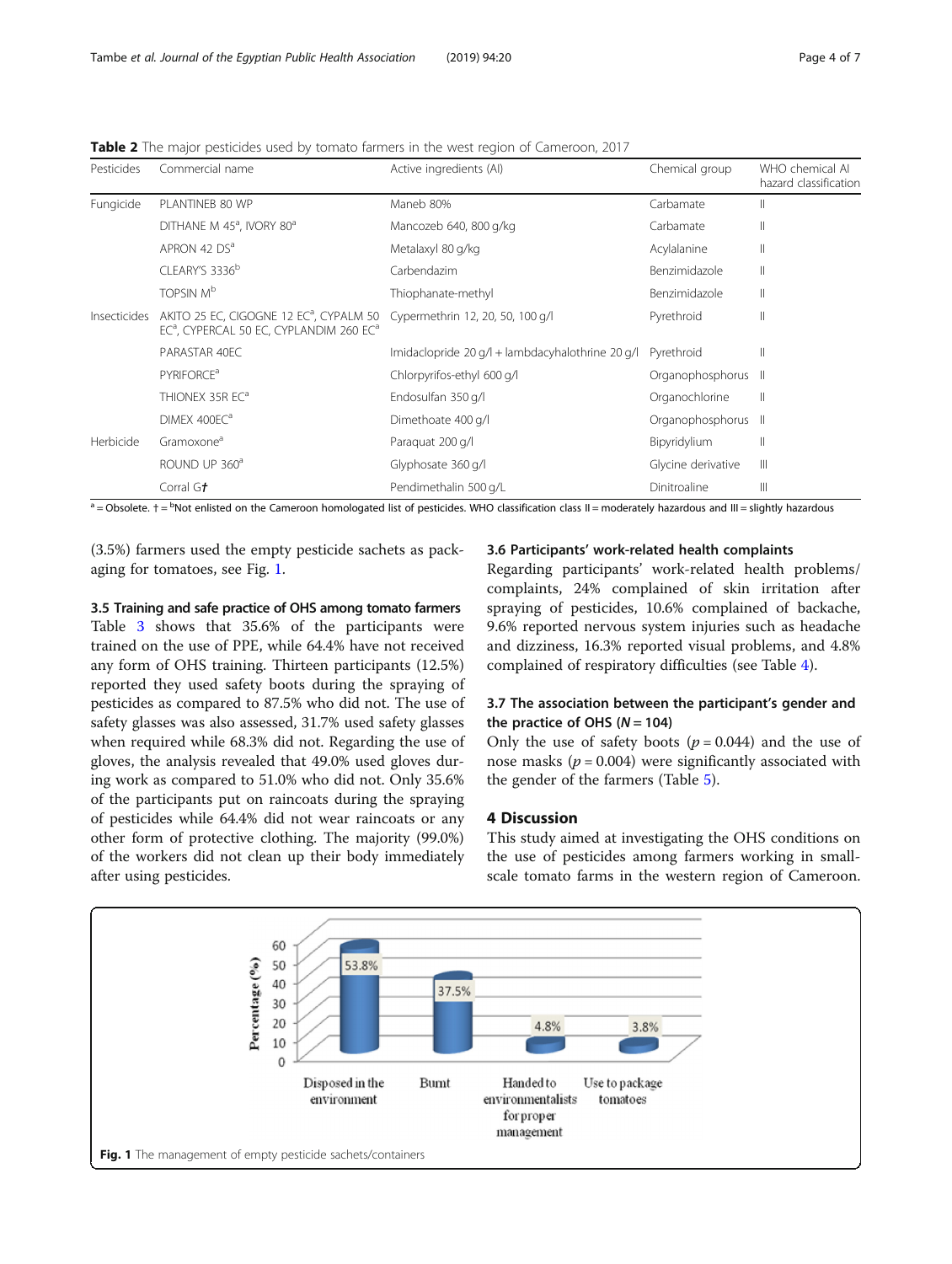<span id="page-4-0"></span>

| <b>Table 3</b> Participants' practices relating to the training and use of PPE, Cameroon, 2017 ( $N = 104$ ) |  |
|--------------------------------------------------------------------------------------------------------------|--|
|--------------------------------------------------------------------------------------------------------------|--|

| Variables                                                 | Yes      | No.       |
|-----------------------------------------------------------|----------|-----------|
|                                                           | N(%      | N(%       |
| Received training on the use of pesticides                | 37(35.6) | 67(64.4)  |
| Use of safety boots                                       | 13(12.5) | 91(87.5)  |
| Use of safety glasses                                     | 33(31.7) | 71(68.3)  |
| Use of gloves                                             | 51(49.0) | 53(51.0)  |
| Use of nose masks                                         | 69(66.3) | 35(33.7)  |
| Use of raincoats                                          | 37(35.6) | 67(64.4)  |
| Clean up the body immediately after the use of pesticides | 1(1.0)   | 103(99.0) |

The majority of the farmers were males in their active age. This implies that the workforce in the small-scale tomato farming in the study sites is mostly male-dominated. This might be due to the hard and labourious work required, which might naturally limit the involvement of females and elderly people. The gender of the farmers also affected the use of safety boots and nose masks ( $p < 0.05$ ).

These results confirmed the findings of Tarla et al. [[14\]](#page-6-0) who reported that the majority of small-scale tomato farmers in the western region of Cameroon were males. Women assisted their husbands in activities that did not require a lot of energy, such as transplanting and harvesting of tomato fruits. Similarly, another study conducted by Tandi et al. [\[15](#page-6-0)] in evaluating the perception of small-scale tomato cultivators on pesticide usage and practices in Buea, in the southwest region of Cameroon revealed that 96.7% of tomato farmers were males.

Regarding the level of education, the study revealed that secondary school was the highest level of education attained by the majority of tomato farmers in the study area. It has been argued that being educated increases access to information, training, and communication materials, enables a better awareness of various workplace hazards, and ensures an understanding of safe work procedures and a better propensity to develop a positive attitude towards OHS at work. The findings confirm results of a study by Tandi et al. [\[15\]](#page-6-0) that made known that most tomato farmers in Cameroon had no formal education. This study corroborates the results of Kenko et al. [[16](#page-6-0)] that revealed that the majority of local farmers in the southwest region of Cameroon attained only secondary education.

Table 4 Work-related health complaints as reported by participants, Cameroon, 2017 ( $N = 104$ )

| Yes<br>N(% | No.<br>N (%) |
|------------|--------------|
| 25(24)     | 79(76.0)     |
| 11(10.6)   | 93(89.4)     |
| 10(9.6)    | 94(90.4)     |
| 17(16.3)   | 87(83.7)     |
| 5(4.8)     | 99(95.2)     |
|            |              |

The findings are, however, not in line with the study conducted by Gesesew et al. [\[17\]](#page-6-0) in southwest Ethiopia which revealed that about two thirds (67.5%) of participants could read and understand labels/instructions from the pesticide container if written in the local language.

The analysis revealed that fungicides, insecticides, and herbicides were the pesticides used on tomatoes in the area of study. In addition, insecticides were the most used while herbicides were the least used pesticides. This implies that fungi, insects, and herbs are the major hindrance to production of tomatoes in the study area. This study findings corroborates a study by Tandi et al. [[15](#page-6-0)] conducted in the southwestern region of Cameroon that

|  |                             | <b>Table 5</b> The correlation between participants' gender and the |  |  |
|--|-----------------------------|---------------------------------------------------------------------|--|--|
|  | practice of OHS $(N = 104)$ |                                                                     |  |  |

| Characteristics                                           | Gender      |                | Total      | $X^2$ (p value) |
|-----------------------------------------------------------|-------------|----------------|------------|-----------------|
|                                                           | Male<br>N(% | Female<br>N(%) | N(%)       |                 |
| Use of safety boots                                       |             |                |            |                 |
| Yes                                                       | 81(89.0)    | 10(11.0)       | 91(100.0)  | 3.820(0.044)*   |
| No                                                        | 9(69.2)     | 4(30.8)        | 13(100.0)  |                 |
| Use of safety glasses                                     |             |                |            |                 |
| Yes                                                       | 30(90.9)    | 3(9.1)         | 33(100.0)  | 0.792(0.373)    |
| No                                                        | 60(84.5)    | 11(15.5)       | 71(100.0)  |                 |
| Use of gloves                                             |             |                |            |                 |
| Yes                                                       | 44(86.3)    | 7(13.7)        | 51(100.0)  | 0.006(0.938)    |
| <b>No</b>                                                 | 46(86.8)    | 7(13.2)        | 53(100.0)  |                 |
| Use of nose mask                                          |             |                |            |                 |
| Yes                                                       | 55(79.7)    | 14(20.3)       | 69(100.0)  | 8.206(0.004)**  |
| No                                                        | 35(100)     | O(0.0)         | 35(100.0)  |                 |
| Use of raincoats                                          |             |                |            |                 |
| Yes                                                       | 33(89.2)    | 4(10.8)        | 37(100.0)  | 0.346(0.556)    |
| <b>No</b>                                                 | 57(85.1)    | 10(14.9)       | 67(100.0)  |                 |
| Clean up the body immediately after the use of pesticides |             |                |            |                 |
| Yes                                                       | 1(100.0)    | O(0.0)         | 1(100.0)   | 0.157(0.692)    |
| <b>No</b>                                                 | 89(86.4)    | 14(13.6)       | 103(100.0) |                 |
| $* = 0.01$                                                |             |                |            |                 |

 $*** = 0.001$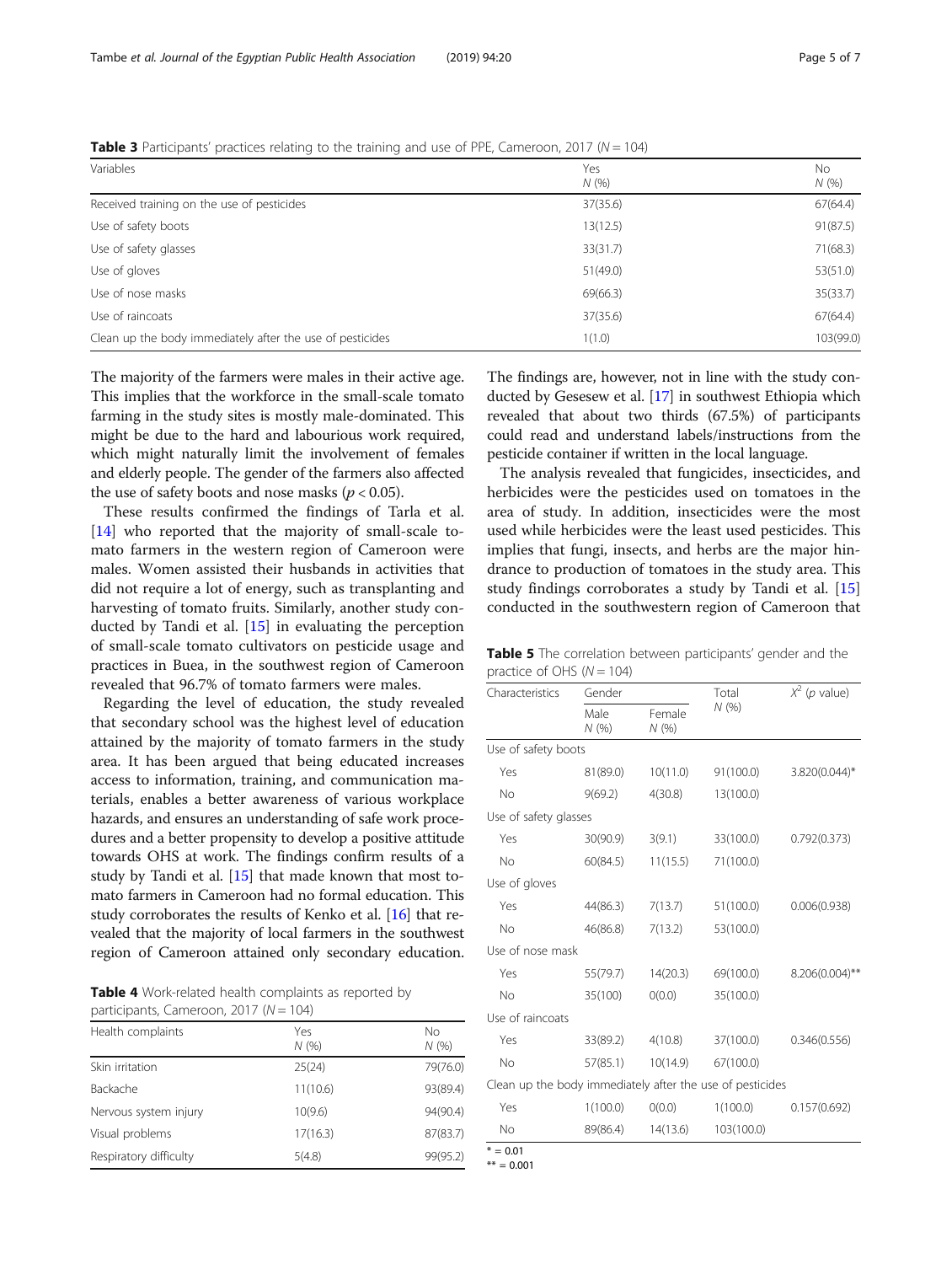found that insecticides, fungicides, and herbicides are the most frequently used pesticides by tomato cultivators to control pests, with insecticides being the most used. Also, the least used pesticides according to Tandi et al. [\[15](#page-6-0)] was herbicide, this was probably due to the fact that most farmers did manual weeding of their farms with their family members or friends using hands, cutlasses, and hoes on the smaller farms.

The majority of tomato farmers burned empty pesticide containers or disposed it in the fields. The indiscriminate disposal of these containers in the field could cause the accumulation of pesticide in soil and water sources, as was previously detected in a sample of irrigation water [\[18](#page-6-0)]. Some pesticides' active ingredients might not decompose in the soils or water and can therefore be attributed to as the cause for pesticide residues in tomatoes. This practice of indiscriminate disposal of pesticide containers in the fields have been reported in Tanzania [\[19\]](#page-6-0), as well as Khan, Shabbir, Majid, Naqvi, and Khan [\[20](#page-6-0)] in Arumeru-Tanzania and Pakistan.

The current findings showed that the majority of the tomato farmers in the study area have poor OHS practices as a result of inadequate OHS training and use of PPE. Good practices in OHS generally require respondents to comply with OHS practices during the execution of their duties and lead to more positive health and safety culture among the workers and can significantly reduce both injury rates and costs at the workplace [\[21](#page-6-0)]. Comparable preceding studies conducted in Cameroon and the Philippines revealed that the use of PPE was rare among participants [[22,](#page-6-0) [23\]](#page-6-0). Asongwe et al. [[22\]](#page-6-0) revealed that 95% of farmers in Bamenda Municipality of Cameroon do not protect themselves during pesticide applications. In addition, Palis et al. [\[23](#page-6-0)] made known that those Filipino farmers believe in immunity, meaning that the youths were not susceptible to the adverse health effects of pesticides. Consequently, PPE were not important to them [\[23](#page-6-0)]. The present study findings contradict the result of a study by Negatu et al. [\[24](#page-6-0)] conducted in Ethiopia, which reported that 100% of participants used PPE.

Regarding the work-related problems sustained by farmers, current findings showed that the common work-related problems were skin irritation, backache, nervous system injury such as headache and dizziness, visual problems, and respiratory difficulties after spraying pesticides. Generally, farmers believe that pesticide poisoning symptoms are ordinary so they get used to them [\[23](#page-6-0)]. Comparable studies carried out in Tanzania  $[25]$  $[25]$  and the Ivory coast  $[26]$  $[26]$  $[26]$  reported that pesticide applicators were likely to accept a certain level of illness as an expected and normal part of farming and never reported the symptoms to health centres for prescribed medical assistance.

#### 4.1 Limitation of the study

The current findings are limited by the cross-sectional nature of the study design, with tomato farmers recalling information and increasing the possibility of misclassification of exposure and health presentation. Nevertheless, by retraining the researcher's analysis to farmers cultivating tomatoes limited the potential for exposure misclassification. Furthermore, there is the limitation of analysis of blood-pesticide residue of the people that were exposed to pesticides due to the unavailability of facilities.

#### 5 Conclusion and recommendations

Findings confirmed that working in small-scale tomato farming might be unsafe, due to poor OHS conditions leading to the predisposing of farmers to the risk of work-related health problems. Exposure to occupational hazards can be significantly reduced if the required PPE are used. Increasing farmers' awareness on good practices for pesticide application and the strengthening of food safety control services for pesticide control as measures to prevent and protect public health against pesticides is recommended. This study concentrated on pesticides used within the western region of Cameroon; future studies should examine blood-pesticide levels, given the high exposure in other regions of the country, to enable the development of a national strategic plan to address pest control and pesticide use.

#### Abbreviations

CNS: Central nervous system; FAO: Food and Agriculture Organization; GDP: Gross domestic product; MINADER: Ministry of Agriculture and Rural Development; OHS: Occupational health and safety; PPE: Personal protective equipment; WHO: World Health Organization

#### Acknowledgments

The authors would like to thank the tomato farmers who participated in this study.

#### Authors' contributions

This work was carried out in collaboration among authors. ABT formulated the title and analysed and interpreted the results. BMRM participated in the data collection and data analysis. DLN revised the results and discussion. MGN participated in the study planning and took the responsibility of the administrative aspects of the research. All authors took part in the manuscript preparation and approved the final version of the manuscript.

#### Funding

The project is self-funded by the authors.

#### Availability of data and materials

All data generated or analysed during this study are included in this published article [and its supplementary information files].

#### Ethics approval and consent to participate

This study was approved by the Regional Ethics Committee of the University of Montagnes in Banganté-Cameroon. Before conducting interviews, the research goals, objectives, and the nature of the study were clearly explained to the participants and their questions, if there were any, were appropriately answered. All farmers signed informed consent, confirming that they were willing to participate in the study, by means of interviews. The study complies with the Helsinki Declaration.